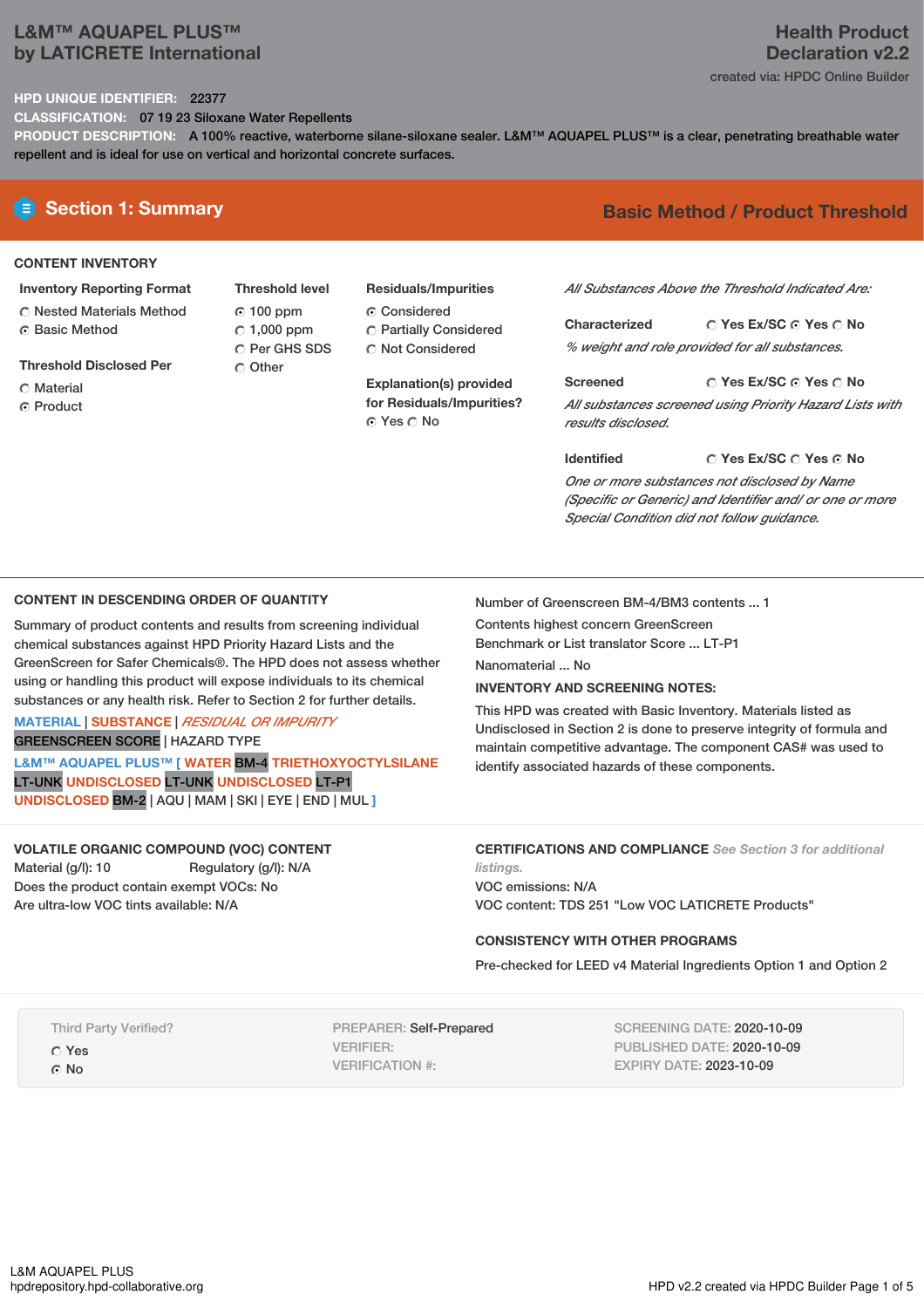This section lists contents in a product based on specific threshold(s) and reports detailed health information including hazards. This HPD uses the *inventory method indicated above, which is one of three possible methods:*

- *Basic Inventory method with Product-level threshold.*
- *Nested Material Inventory method with Product-level threshold*
- *Nested Material Inventory method with individual Material-level thresholds*

Definitions and requirements for the three inventory methods and requirements for each data field can be found in the HPD Open Standard version *2.2, available on the HPDC website at: [www.hpd-collaborative.org/hpd-2-2-standard](https://www.hpd-collaborative.org/hpd-2-2-standard)*

| <b>L&amp;M™ AQUAPEL PLUS™</b>     |                                                                                                                                                                                                                                                                    |                                                                                                  |                   |                                                    |  |
|-----------------------------------|--------------------------------------------------------------------------------------------------------------------------------------------------------------------------------------------------------------------------------------------------------------------|--------------------------------------------------------------------------------------------------|-------------------|----------------------------------------------------|--|
| PRODUCT THRESHOLD: 100 ppm        | RESIDUALS AND IMPURITIES CONSIDERED: Yes                                                                                                                                                                                                                           |                                                                                                  |                   |                                                    |  |
| potentially greater than 100 ppm. | RESIDUALS AND IMPURITIES NOTES: Residuals and impurities are measured by quantitative methods and are only displayed when they are                                                                                                                                 |                                                                                                  |                   |                                                    |  |
|                                   | OTHER PRODUCT NOTES: See SDS at www.laticrete.com for occupational exposure information.                                                                                                                                                                           |                                                                                                  |                   |                                                    |  |
| <b>WATER</b>                      |                                                                                                                                                                                                                                                                    |                                                                                                  |                   | ID: 7732-18-5                                      |  |
|                                   | HAZARD SCREENING METHOD: Pharos Chemical and Materials Library HAZARD SCREENING DATE: 2020-10-09                                                                                                                                                                   |                                                                                                  |                   |                                                    |  |
| $\%$ : 85.0000 - 95.0000          | <b>GS: BM-4</b>                                                                                                                                                                                                                                                    | <b>RC: None</b>                                                                                  | NANO: No          | <b>SUBSTANCE ROLE: Diluent</b>                     |  |
| <b>HAZARD TYPE</b>                | <b>AGENCY AND LIST TITLES</b>                                                                                                                                                                                                                                      |                                                                                                  | <b>WARNINGS</b>   |                                                    |  |
| None found                        |                                                                                                                                                                                                                                                                    |                                                                                                  |                   | No warnings found on HPD Priority Hazard Lists     |  |
|                                   | SUBSTANCE NOTES: The amount of this component may vary based on the plant of manufacture.                                                                                                                                                                          |                                                                                                  |                   |                                                    |  |
|                                   |                                                                                                                                                                                                                                                                    |                                                                                                  |                   |                                                    |  |
| <b>TRIETHOXYOCTYLSILANE</b>       |                                                                                                                                                                                                                                                                    |                                                                                                  |                   | ID: 2943-75-1                                      |  |
|                                   | HAZARD SCREENING METHOD: Pharos Chemical and Materials Library HAZARD SCREENING DATE: 2020-10-09                                                                                                                                                                   |                                                                                                  |                   |                                                    |  |
| $\%$ : 3,0000 - 5,0000            | GS: LT-UNK                                                                                                                                                                                                                                                         |                                                                                                  |                   | RC: None NANO: No SUBSTANCE ROLE: Water resistance |  |
| <b>HAZARD TYPE</b>                | <b>AGENCY AND LIST TITLES</b>                                                                                                                                                                                                                                      |                                                                                                  | <b>WARNINGS</b>   |                                                    |  |
| None found                        |                                                                                                                                                                                                                                                                    | No warnings found on HPD Priority Hazard Lists                                                   |                   |                                                    |  |
|                                   | SUBSTANCE NOTES: The amount of this component may vary based on the plant of manufacture.                                                                                                                                                                          |                                                                                                  |                   |                                                    |  |
|                                   |                                                                                                                                                                                                                                                                    |                                                                                                  |                   |                                                    |  |
| <b>UNDISCLOSED</b>                |                                                                                                                                                                                                                                                                    |                                                                                                  |                   |                                                    |  |
|                                   |                                                                                                                                                                                                                                                                    | HAZARD SCREENING METHOD: Pharos Chemical and Materials Library HAZARD SCREENING DATE: 2020-10-09 |                   |                                                    |  |
| $\%$ : 0.5000 - 1.0000            | <b>GS: LT-UNK</b>                                                                                                                                                                                                                                                  |                                                                                                  | RC: None NANO: No | SUBSTANCE ROLE: Water resistance                   |  |
| <b>HAZARD TYPE</b>                | <b>AGENCY AND LIST TITLES</b>                                                                                                                                                                                                                                      |                                                                                                  | <b>WARNINGS</b>   |                                                    |  |
| None found                        |                                                                                                                                                                                                                                                                    | No warnings found on HPD Priority Hazard Lists                                                   |                   |                                                    |  |
|                                   | SUBSTANCE NOTES: The amount of this component may vary based on the plant of manufacture. This product is shown as undisclosed to<br>preserve integrity of formula and maintain competitive advantage. The component CAS# was used to identify associated hazards. |                                                                                                  |                   |                                                    |  |
| <b>UNDISCLOSED</b>                |                                                                                                                                                                                                                                                                    |                                                                                                  |                   |                                                    |  |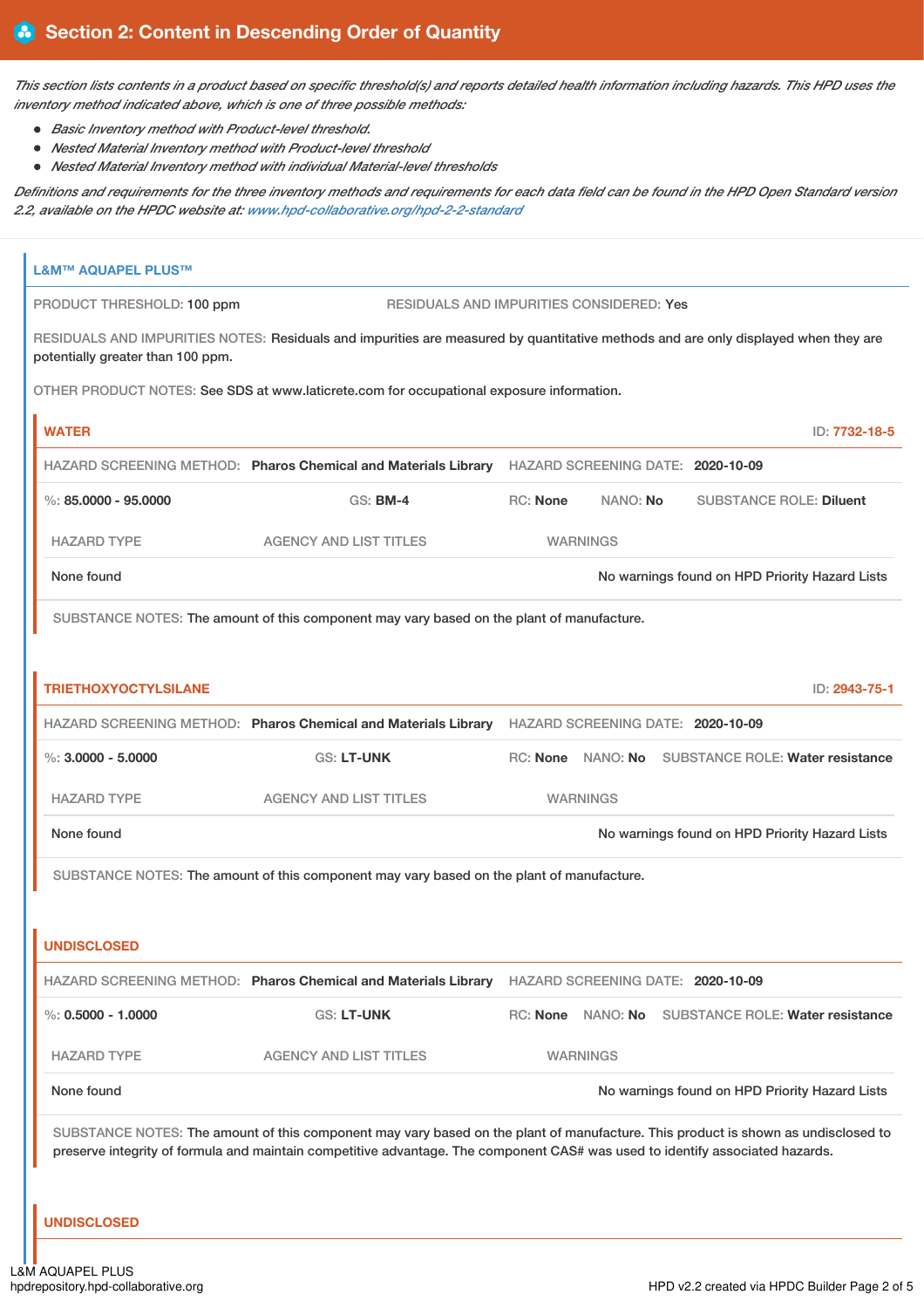|                    | HAZARD SCREENING METHOD: Pharos Chemical and Materials Library |          |                 | HAZARD SCREENING DATE: 2020-10-09              |
|--------------------|----------------------------------------------------------------|----------|-----------------|------------------------------------------------|
| %: 0.1500 - 0.2000 | GS: LT-P1                                                      | RC: None |                 | NANO: No SUBSTANCE ROLE: Water resistance      |
| <b>HAZARD TYPE</b> | AGENCY AND LIST TITLES                                         |          | <b>WARNINGS</b> |                                                |
| None found         |                                                                |          |                 | No warnings found on HPD Priority Hazard Lists |

SUBSTANCE NOTES: The amount of this component may vary based on the plant of manufacture. This product is shown as undisclosed to preserve integrity of formula and maintain competitive advantage. The component CAS# was used to identify associated hazards.

## **UNDISCLOSED**

|                        |                                                | HAZARD SCREENING METHOD: Pharos Chemical and Materials Library HAZARD SCREENING DATE: 2020-10-09 |                 |                                      |                                                         |
|------------------------|------------------------------------------------|--------------------------------------------------------------------------------------------------|-----------------|--------------------------------------|---------------------------------------------------------|
| %: $0.0300 - 0.0500$   | <b>GS: BM-2</b>                                |                                                                                                  | RC: None        | NANO: No                             | <b>SUBSTANCE ROLE: Biocide</b>                          |
| <b>HAZARD TYPE</b>     | <b>AGENCY AND LIST TITLES</b>                  |                                                                                                  | <b>WARNINGS</b> |                                      |                                                         |
| <b>ACUTE AQUATIC</b>   | EU - GHS (H-Statements)                        | H400 - Very toxic to aquatic life                                                                |                 |                                      |                                                         |
| <b>CHRON AQUATIC</b>   | EU - GHS (H-Statements)                        | H410 - Very toxic to aquatic life with long lasting effects                                      |                 |                                      |                                                         |
| <b>MAMMALIAN</b>       | EU - GHS (H-Statements)                        |                                                                                                  |                 | H301 - Toxic if swallowed            |                                                         |
| <b>MAMMALIAN</b>       | EU - GHS (H-Statements)                        | H311 - Toxic in contact with skin                                                                |                 |                                      |                                                         |
| <b>SKIN IRRITATION</b> | EU - GHS (H-Statements)                        |                                                                                                  |                 |                                      | H314 - Causes severe skin burns and eye damage          |
| <b>SKIN SENSITIZE</b>  | EU - GHS (H-Statements)                        |                                                                                                  |                 |                                      | H317 - May cause an allergic skin reaction              |
| <b>EYE IRRITATION</b>  | EU - GHS (H-Statements)                        |                                                                                                  |                 | H318 - Causes serious eye damage     |                                                         |
| <b>MAMMALIAN</b>       | EU - GHS (H-Statements)                        |                                                                                                  |                 | H330 - Fatal if inhaled              |                                                         |
| <b>ENDOCRINE</b>       | <b>TEDX - Potential Endocrine Disruptors</b>   |                                                                                                  |                 | <b>Potential Endocrine Disruptor</b> |                                                         |
| <b>MULTIPLE</b>        | German FEA - Substances Hazardous to<br>Waters | Class 3 - Severe Hazard to Waters                                                                |                 |                                      |                                                         |
| <b>SKIN SENSITIZE</b>  | <b>MAK</b>                                     |                                                                                                  |                 |                                      | Sensitizing Substance Sh - Danger of skin sensitization |

SUBSTANCE NOTES: The amount of this component may vary based on plant of manufacture. This product is shown as undisclosed to preserve integrity of formula and maintain competitive advantage. The component CAS# was used to identify associated hazards.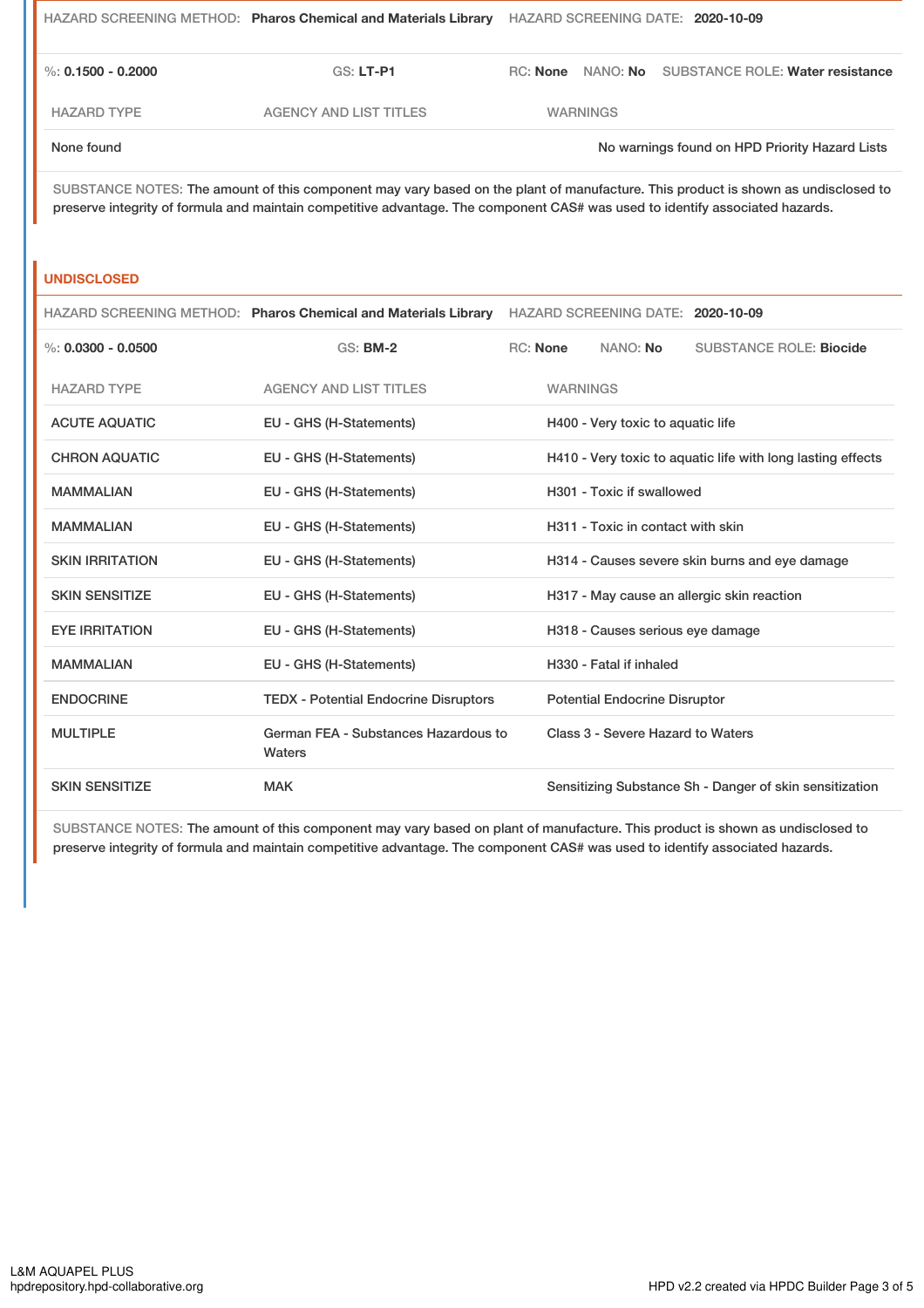This section lists applicable certification and standards compliance information for VOC emissions and VOC content. Other types of health or *environmental performance testing or certifications completed for the product may be provided.*

| <b>VOC EMISSIONS</b>                                                                                                                                                                                           | N/A                                         |                     |                                    |  |  |
|----------------------------------------------------------------------------------------------------------------------------------------------------------------------------------------------------------------|---------------------------------------------|---------------------|------------------------------------|--|--|
| CERTIFYING PARTY: Self-declared<br>APPLICABLE FACILITIES: Applies to All Facilities.<br><b>CERTIFICATE URL:</b>                                                                                                | ISSUE DATE: 2020-10-<br>09                  | <b>EXPIRY DATE:</b> | <b>CERTIFIER OR LAB: LATICRETE</b> |  |  |
| CERTIFICATION AND COMPLIANCE NOTES: L&M™ AQUAPEL PLUS™ has not been tested for VOC emissions.                                                                                                                  |                                             |                     |                                    |  |  |
| <b>VOC CONTENT</b>                                                                                                                                                                                             | <b>TDS 251 "Low VOC LATICRETE Products"</b> |                     |                                    |  |  |
| CERTIFYING PARTY: Self-declared<br>APPLICABLE FACILITIES: Applies to All Facilities<br><b>CERTIFICATE URL:</b><br>https://cdn.laticrete.com/~/media/support-and-<br>downloads/technical-datasheets/tds251.ashx | <b>ISSUE DATE: 2020-08-</b><br>12           | <b>EXPIRY DATE:</b> | <b>CERTIFIER OR LAB: LATICRETE</b> |  |  |
| CERTIFICATION AND COMPLIANCE NOTES: Meets LEED v4.1 Credit "Low Emitting Materials" VOC Content Requirements per SCAQMD Rule<br>1113 (Sealers).                                                                |                                             |                     |                                    |  |  |

# **Section 4: Accessories**

This section lists related products or materials that the manufacturer requires or recommends for installation (such as adhesives or fasteners), maintenance, cleaning, or operations. For information relating to the contents of these related products, refer to their applicable Health Product *Declarations, if available.*

No accessories are required for this product.

# **Section 5: General Notes**

L&M™ AQUAPEL PLUS™ meets the Living Building Challenge v4.0 requirement that the product does not contain any of the Red Listed Materials or Chemicals. Specifically, L&M AQUAPEL PLUS does not contain the following: Antimicrobials (marketed with a health claim) •Alkylphenols and related compounds •Asbestos •Bisphenol A (BPA) and structural analogues •California Banned Solvents •Chlorinated Polymers, including Chlorinated polyethylene (CPE), Chlorinated Polyvinyl Chloride (CPVC), Chloroprene (neoprene monomer), Chlorosulfonated polyethylene (CSPE), Polyvinylidiene chloride (PVDC), and Polyvinyl Chloride (PVC) •Chlorobenzenes •Chlorofluorocarbons (CFCs) & Hydrochlorofluorocarbons (HCFCs) •Formaldehyde (added) • Monomeric, polymeric and organo-phosphate halogenated flame retardants (HFRs) •Organotin Compounds •Perfluorinated Compounds (PFCs) •Phthalates (orthophthalates) •Polychlorinated Biphenyls (PCBs) •Polycyclic Aromatic Hydrocarbons (PAH) •Short-Chain and Medium-Chain Chlorinated Paraffins •Toxic Heavy Metals - Arsenic, Cadmium, Chromium, Lead (added), and Mercury •Wood treatments containing Creosote, Arsenic or Pentachlorophenol. See Section 1 for Volatile Organic Compounds (VOC) (wet applied products) information.